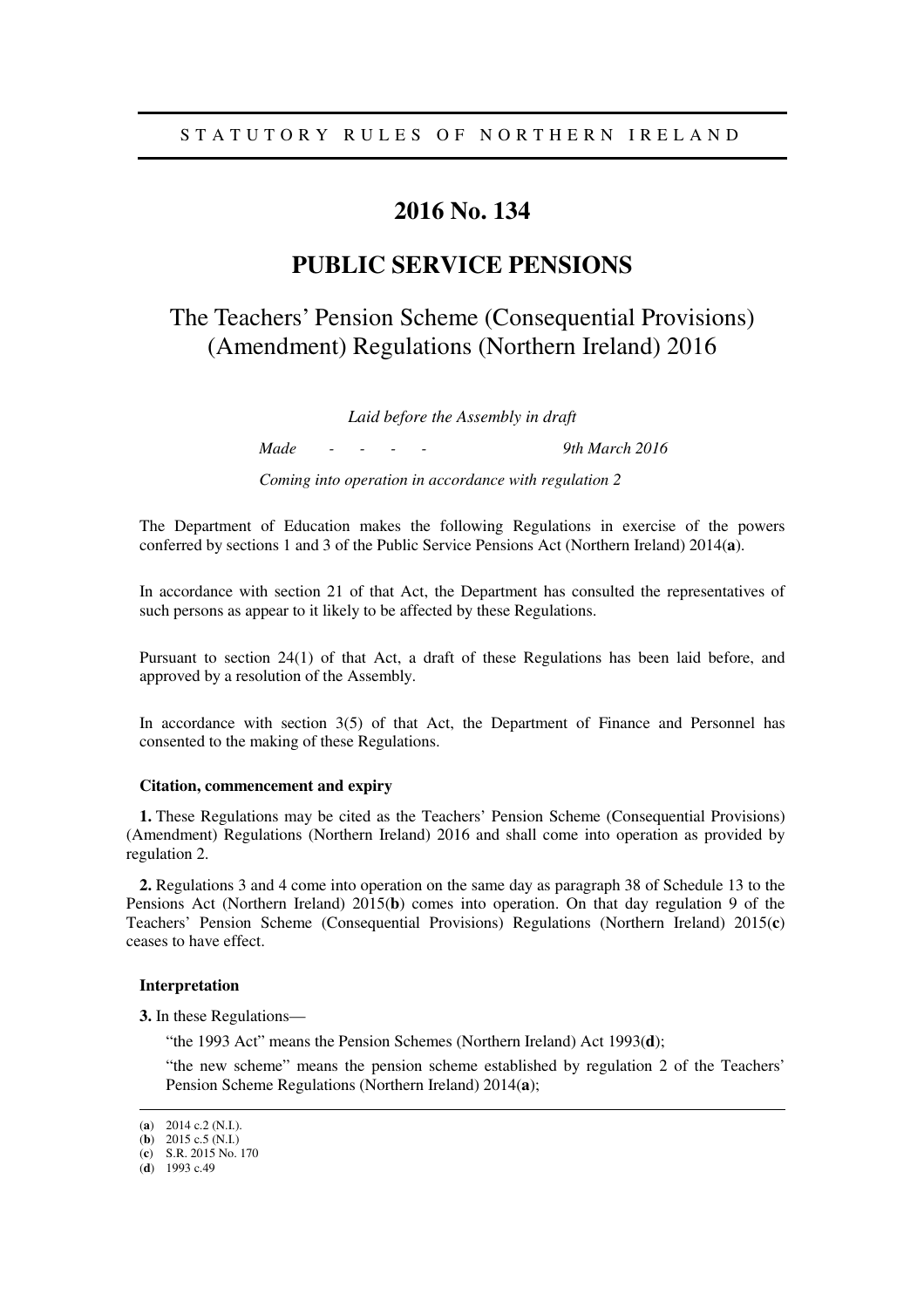"the old scheme" means the scheme constituted by Regulations made under Article 11 of the Superannuation (Northern Ireland) Order 1972(**b**).

#### **Modification of contracting-out provisions**

**4.** After regulation 9 of the Teachers' Pension Scheme (Consequential Provisions) Regulations (Northern Ireland) 2015 insert—

## **"Protection of increases in guaranteed minimum pensions after abolition of contracting-out**

**9A.**—(1) Chapter 3 of Part 4 of the 1993 Act (protection for early leavers: protection of increases in guaranteed minimum pensions ("anti-franking")) is modified as follows.

(2) In the application of that Chapter to P as a member of the old scheme—

- (a) in the section  $83(1)(a)(i)$  (general protection principle), the reference to the time when P ceases to be in pensionable service under a scheme that was, before the second abolition date, a salary-related contracted-out scheme is to be taken as a reference to the time when P ceases to be in pensionable service in relation to the new scheme; and
- (b) subsequent references to "the cessation date" are to be construed accordingly."

Sealed with the Official Seal of the Department of Education on 9th March 2016



*La'Verne Montgomery* A senior officer of the Department of Education

The Department of Finance and Personnel consents to the foregoing Regulations. Sealed with the Official Seal of the Department of Finance and Personnel on 9th March 2016



*Emer Morelli* A senior officer of the Department of Finance and Personnel

<u>.</u>

<sup>(</sup>**a**) S.R. 2014 No.310

<sup>(</sup>**b**) S.I. 1972/1073 (N.I. 10)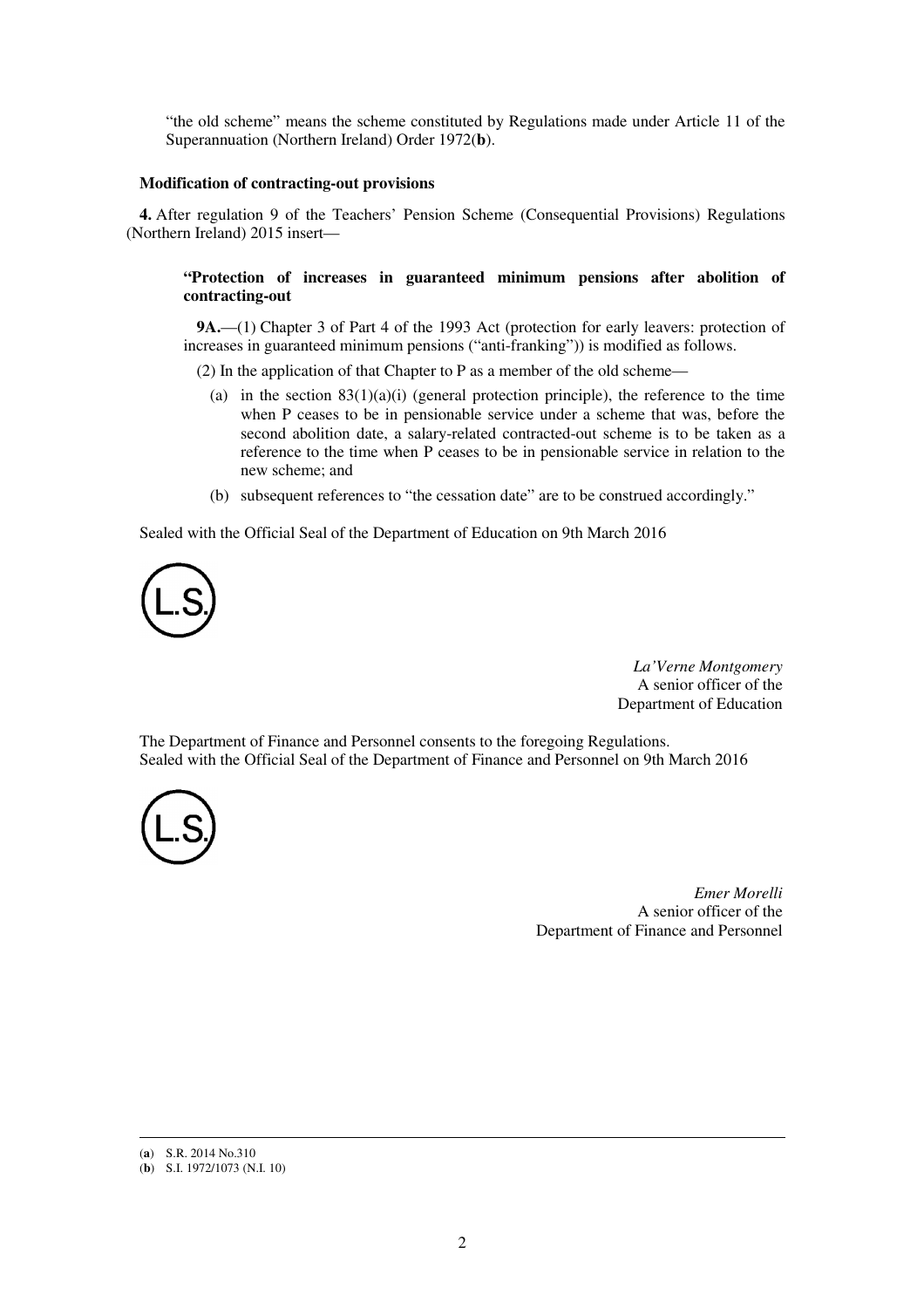## **EXPLANATORY NOTE**

## *(This note is not part of the Regulations)*

Chapter 3 of Part 4 of the Pension Schemes (Northern Ireland) Act 1993 concerns "anti-franking", or the protection of increases in guaranteed minimum pensions ("GMPs") which contracted-out schemes had to provide until 1997. For this purpose, the Regulations provide that the "cessation date", when a person ceases to be in contracted-out employment under the old scheme (and from which point GMPs may need to be increased) is treated as the date when the person leaves the new scheme, and not the date when they transfer from their old scheme to their new scheme. Regulation 9A includes a subsequent modification of the definition of "cessation date" in section 83 of the 1993 Act; that definition was amended by the Pensions Act (Northern Ireland) 2015 as part of the abolition of contracting-out.

<sup>©</sup> Crown copyright 2016

Printed in the UK by The Stationery Office Limited under the authority and superintendence of Carol Tullo, Controller of Her Majesty's Stationery Office being the Government Printer for Northern Ireland and the Officer appointed to print Acts of the Northern Ireland Assembly.